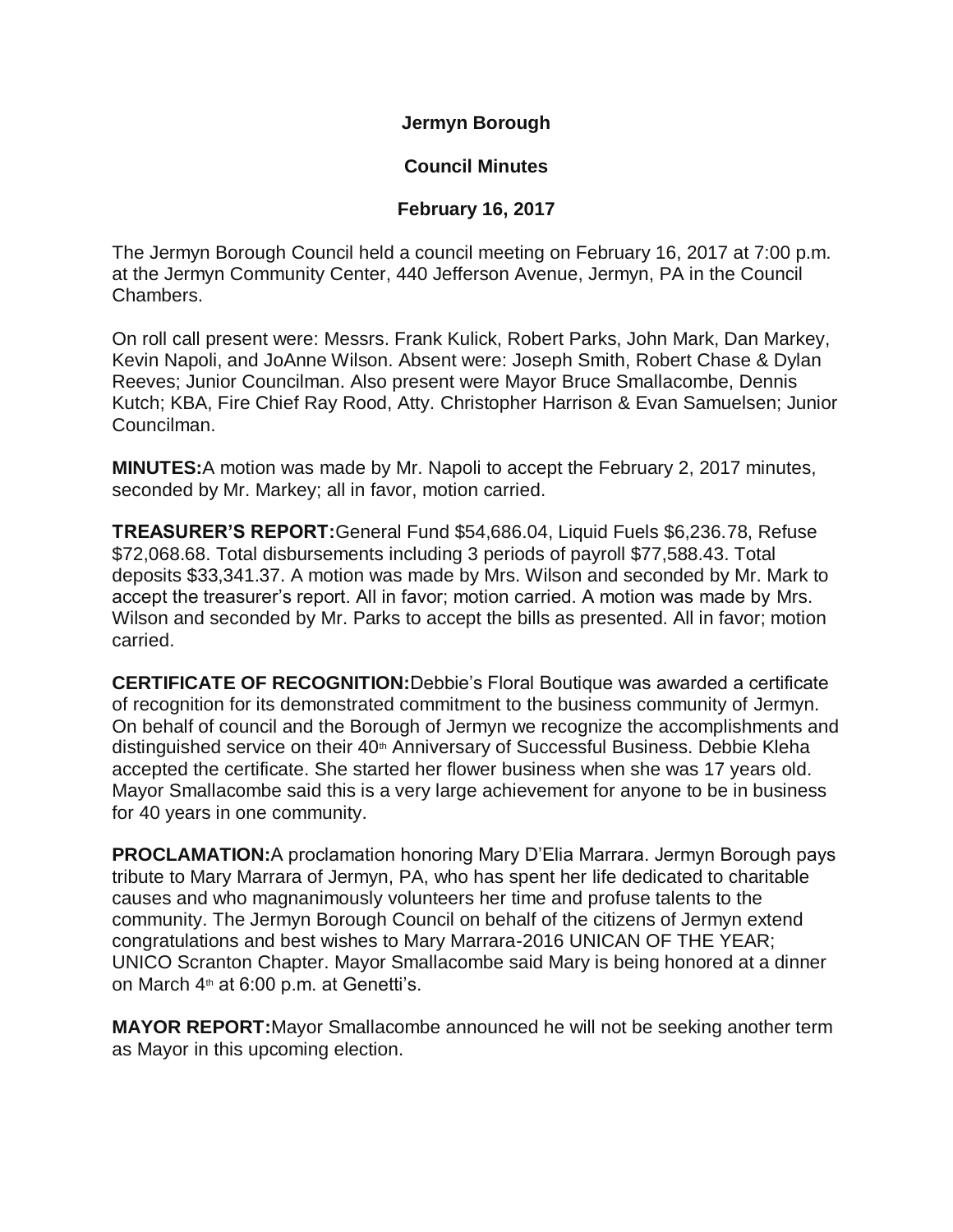Mayor received a Thank you letter from SCI Waymart and it was signed by all of the guards at the prison.

*POLICE:*There are 619 incidents so far to date. Mayor said our Police Dept. was very helpful in the bank robbery in Carbondale. He was up there that day and saw our police cars up there. Chief Arthur attended a gang seminar. There were people walking around town mapping out poles for a power grid.

Mayor Smallacombe wants to make all senior citizens aware of the scams going around on the telephone. People are calling senior citizens trying to get their credit card information. Also, there are calls being made saying "Can you hear me," When you respond "YES" they will use your response to try and get credit card information.

There were also people pretending to be workers for the power company that were going around other nearby Borough's trying to get access into your house. Mayor Smallacombe said he wants the senior citizens to know to check their badge and do not let anyone in your house. Call the police department and check with them.

The Historical Society met and they received a price quote for insurance for liability for \$700.00. Also the insurance costs for renters insurance and what they will have to pay to move into the Methodist Church. He said they highly doubt they will be able to move and it does not look like the Historical Society will have a home.

The Events Committee met and discussed their annual concert in the park. They also discussed their annual picnic. The concert in the park will be in July. The picnic will be in September at Aylesworth Park and is open to all organizations in the Borough. The show The Mayor is trying to put together to raise funds for all organizations in the Borough that agreed to go in with it is scheduled for May  $21<sup>st</sup>$  pending approval from the Recreation Commission to use the gym. The show is in the works and it will feature Dani-elle Kleha; our local recording artist. Mayor Smallacombe said it will be a very good show, people are already responding to purchase tickets when they become available. 5 organizations in the Borough will benefit from the show.

The Crime Watch met and they are planning their 5k run. Mayo Smallacombe said it looks like it will be a very successful 5k run. Everyone is welcome to come to the meetings and participate. The more people involved in the Crime watch; the better. Mayor Smallacombe said the Crime Watch is the eyes of the community.

Chief Arthur said the people that are doing the power grid have been in town multiple days; he said if people see that someone is suspicious please call the police. He encourages residents to be vigilant.

**FIRE CHIEF: Ray Rood attended the State Fire Academy classes.** 

**ENGINEER REPORT:**Mr. Kutch said we can put a low clearance sign on Bridge St. Pen Dot does not want one on Rt. 107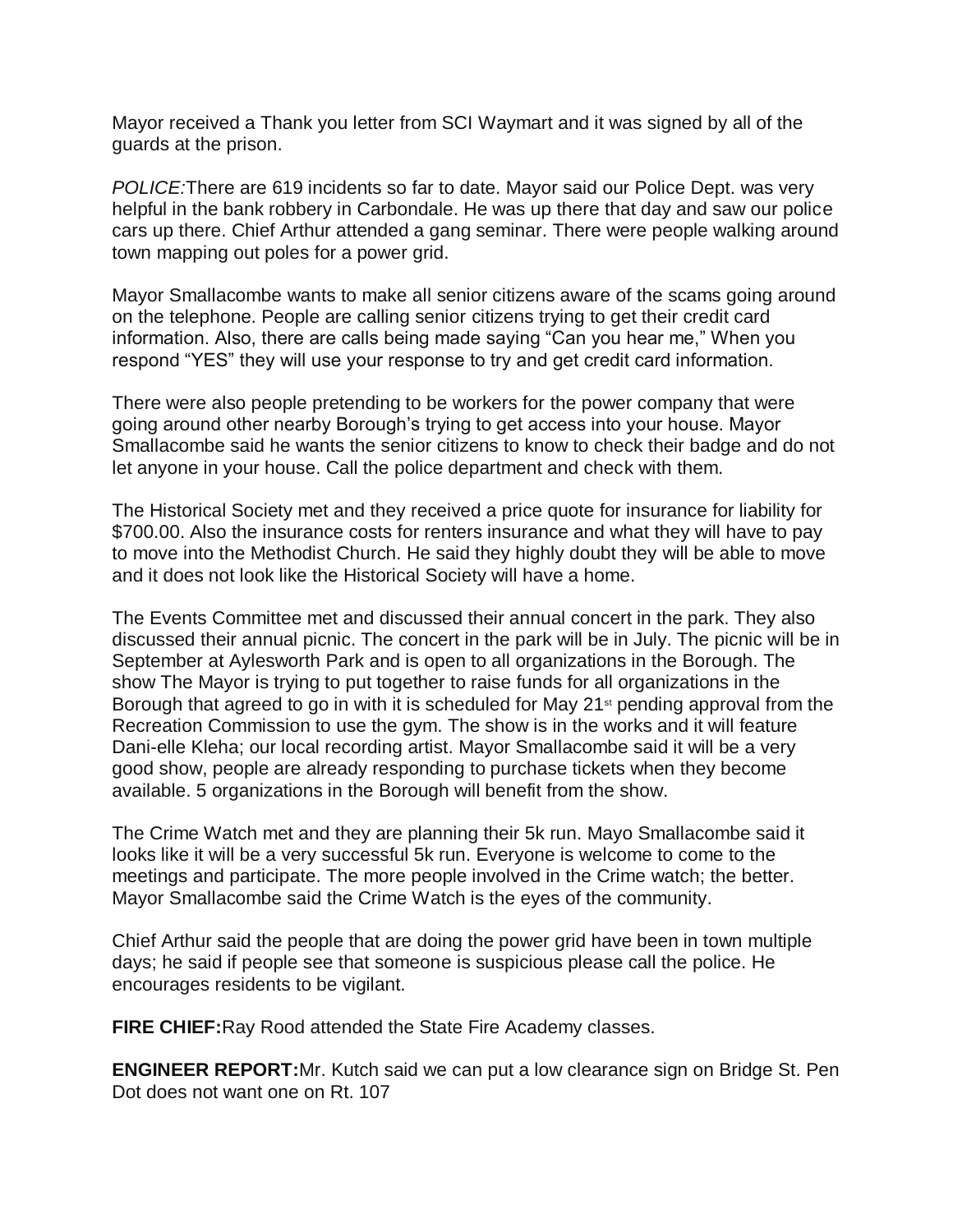Mr. Kutch has plans from DEP for the additional right of way plan for the Rushbrook Creek Project.

**SOLICITOR:**Atty. Harrison said the ordinances for the fire co reimbursement and the tax collector requirements will be advertised tomorrow in the Carbondale News and will be ready for the March 2, 2017 meeting. They are in contact with Atty. Jeff Nepa to setup a meeting in regards to the red house. The deed is drafted for the DPW property. Mr. Kulick asked if there is a date on that for closing. Atty. Harrison said there is not a date yet.

**PUBLIC SAFETY:**Mr. Napoli made a motion for the on duty police officer to get paid 4 hours noon to 4 p.m. holiday pay on half day holidays, seconded by Mrs. Wilson. All in favor; motion carried.

Mr. Napoli said when a police officer is not on duty and they have a court hearing in Scranton they get a court fee. Right now it is \$35.00, they have called surrounding areas and it is up around \$80.00 in some places. A motion was made by Mr. Napoli to increase the fee from \$35.00 to \$50.00 to attend a court hearing in Scranton, seconded by Mr. Markey. All in favor; motion carried.

Chief Arthur is looking into getting suicide hotline signs made.

Mr. Napoli made a motion to move Officer Hayes from probationary to full time rate, seconded by Mr. Markey. All in favor; motion carried.

Mr. Napoli gave council a copy of the "Above and Beyond" form for the emergency services. They will be available in the police station as of March 1, 2017 for all.

**SHADE TREE/RECREATION:**Mrs. Wilson provided council with a Shade Tree Treasurer's report, bank statement and new officers. The new membership will take effect June 1, 2017. New Chair- Ann Boylan, Vice Chair- Paul Pidgeon, Secretary-Laureen Pidgeon, Treasurer, JoAnne Wilson (non-member), Publicity- Mary Perrault, Landscape Coordinator- Donald Miller, Volunteer Coordinator- John Coleman, Exofficio- Nicholas Matise.

They are going to change their meeting dates. Mrs. Wilson said at times it does not warrant having a monthly meeting. Mr. Markey had a question on the staff of the Shade Tree. Mr. Markey asked Mrs. Wilson if Mr. Speicher is working for Shade Tree. Mrs. Wilson said he is paid by the Borough for the work when he works for the Borough, when they need tree cutting and trimming instead of hiring an arborist he is capable and knows what has to be done and he is paid an hourly fee. Mr. Markey asked with the Shade Tree being a Commission underneath the Borough is he also acting in the scope of an employee when he is working with Shade Tree. Mrs. Wilson said no he is paid hourly; he is a contracted service not an employee.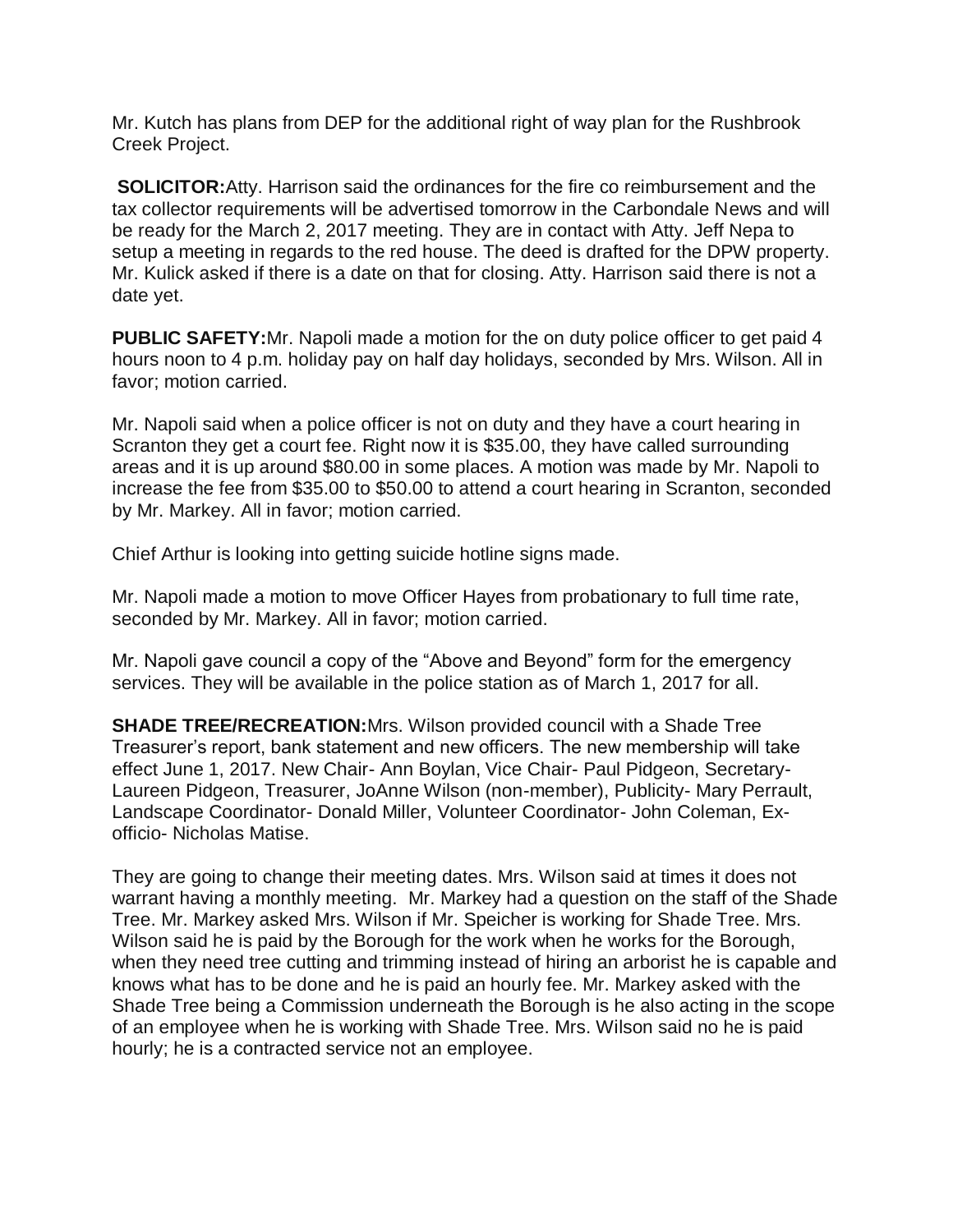Mrs. Wilson said before she contacts Mr. Smurl for the air conditioner she needs the help of the DPW or she will have to hire someone with council's permission to find out about the auxiliary electric heat in council chambers. Mr. Markey said he has been thinking about this over the fall and winter and is rethinking about an industrial air conditioner for council chambers. He thinks if they were replaced and upgraded we would not have the noise. Mrs. Wilson said she talked about this before. Mr. Markey said we should rethink it. He said the Chief got a new air conditioner not too long ago and you cannot hear it and it keeps everything cool. Mayor Smallacombe said they replaced the air conditioner in the Mason building with a heating/cooling combination and it is very efficient. Mr. Kulick asked how much they were. Mayor Smallacombe will find out. Mrs. Wilson has a quote from Mr. Smurl for a heating and air conditioning unit for \$4,800. Since we have the baseboard heat it was suggested to make sure the baseboard works if we did need heat in the winter once the temperature goes down to a certain degree. Mr. Kulick said the problem with these air conditioners is the noise, if we can buy two \$1,500 air conditioners to replace these that are quiet we can save \$2,000 and accomplish the same thing. Mr. Kutch said you have to look at the operating costs too. The new units are a lot more efficient.

## **DPW:**

*Davis Ct:* UGI returned to fix the busted pipes; DPW will continue to monitor water issued on Davis Ct.

*700 Lincoln:* Mr. Markey said there is a home that is taking on water that is coming down the hill from Mayfield. They purchased the house in April of last year. The owners were not aware of the water problems on the disclosure when they purchased the house. Mr. Mark said the County redid all the drainage there. Mr. Kutch said he will look into it.

*Trucks on Bridge St:* Mr. Markey asked if this ordinance was ever drawn up to put the signs up. He said he remembers voting on having the ordinance drafted. Atty. Harrison will check on this.

*Drains on 402 Delaware:* Still outstanding but DPW will make sure to get this completed shortly.

*Lane St.:* Will be filled with millings and rolled in the springtime.

*Old Mill Rd.:* They are working on plans to repair spots until we can get a possible paving project up and running.

*2002 Ford F550 Plow Truck:* Mr. Markey said they had an issue with the plow truck which uncovered DPW investigating the truck a little bit further and found more issues with the truck. Right now, the 2002 plow truck needs a new diverter valve and new lines, driver side floor replacement, driver and passenger rocker panels, new oil pan, box needs to be either replaced with stainless box or sandblasted and painted, frame needs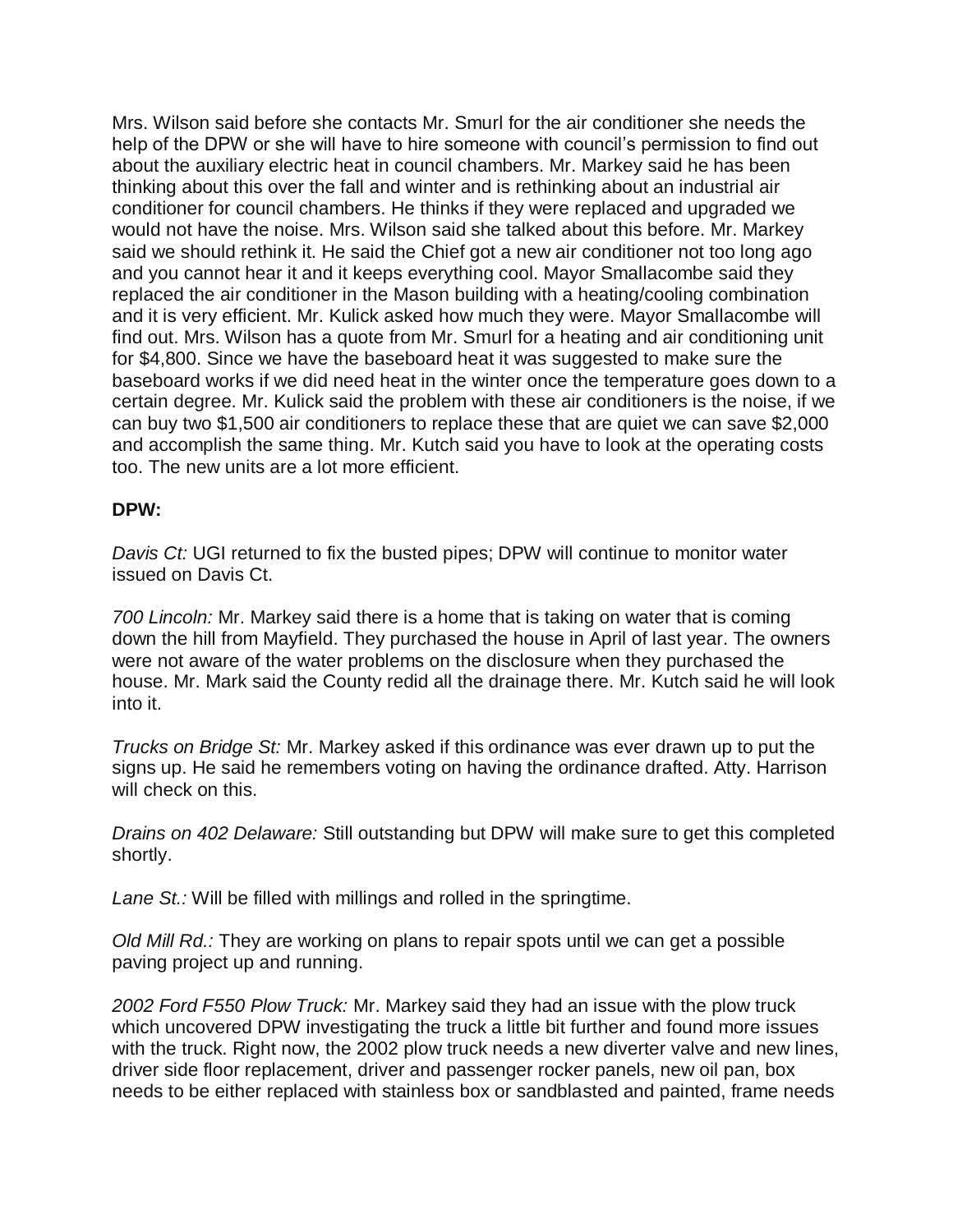to be sandblasted and painted, dump body tailgate is rotted out, brake lines need to be replaced, front track bar mount is broken, two new rear rims, eventually need new clutch and tires and there is a power steering leak. Mr. Markey said we bought it new in 2002 and it served us well. There is only 15,000 miles on it. Mr. Markey said there are a couple things that are easy fixes and we can put it up for sale and possibly get \$8,000 to \$10,000 because of the low mileage. Depending on what the purchaser would use it for the low mileage will probably be a real eye catcher. Mr. Markey said we can either repair all these things or we can look at purchasing a new truck. He said the good news is that we are in mid- February and we have the 2012 truck up and running as our spare so we are back up to two trucks. Mr. Markey said this is something we have to talk about. Tony Fuga was out looking at some used and new trucks. He found one that is like the 2008 plow truck we have. The price was around \$35,000 which includes the plow and salt spreader but we have that equipment that we can retro fit onto another truck. Mr. Parks thinks we paid \$50,000 – \$55,000 for the truck. He said if we are looking for a new truck with a stainless box it would be \$70,000. Mr. Mark suggested talking to our representative to see if they can help us with a grant. Mr. Kulick said we should look at an estimate on what it will cost to fix everything compared to what is out there available. Mr. Mark said get the specs on a new truck and contact State Representative and State Senator and ask what they can do for us. Mayor Smallacombe said talk to the County and discussing joint purchase plans where you can get a better price. Mr. Markey said he will do more research and come back to council.

*2014 Freightliner Recycling Truck:* Mr. Markey said it's his opinion that council acted in haste to put the tuck out for bid. He thinks we should rescind the motion and sell it to a neighboring borough for what our cost was. If we put it out for bid we are losing out because now we have to pay the advertising costs and anything over \$10,466 we have to pay back to the state. Mr. Markey said he received a call from Archbald and they want it and will pay \$10,466 for it. If we put it out for bid who knows what is going to happen. Mr. Kulick said Archbald has been fair to us. Mr. Markey said we already have people who want it so why put it out for bid. Mr. Kulick said two weeks ago we did not know we had a firm buyer. Mayor Smallacombe said we had names of two Boroughs that were interested but did not have a definite number. Mr. Kulick said we also did not know what we owed. Mr. Parks asked if we had it in writing that Archbald is going to pay that. Mr. Markey said no. Mrs. Wilson made a motion to rescind the motion to put the recycling truck out for bid, seconded by Mr. Napoli. All in favor; motion carried. Mr. Kulick said to contact Archbald first and we are willing to sell it for that price and agree to it in writing. If they are not able to we should contact Moscow. A motion was made by Mr. Napoli and seconded by Mr. Mark to offer the DPW truck to Archbald for \$10,466. All in favor; motion carried.

*DPW Garage:* Mr. Markey said we need to meter off the siren. We are going to contact a few different electricians to give us prices on that. A trailer was donated to store the items from the DPW garage. Mr. Rood said it will probably cost \$4,000 – \$5,000 to meter it off.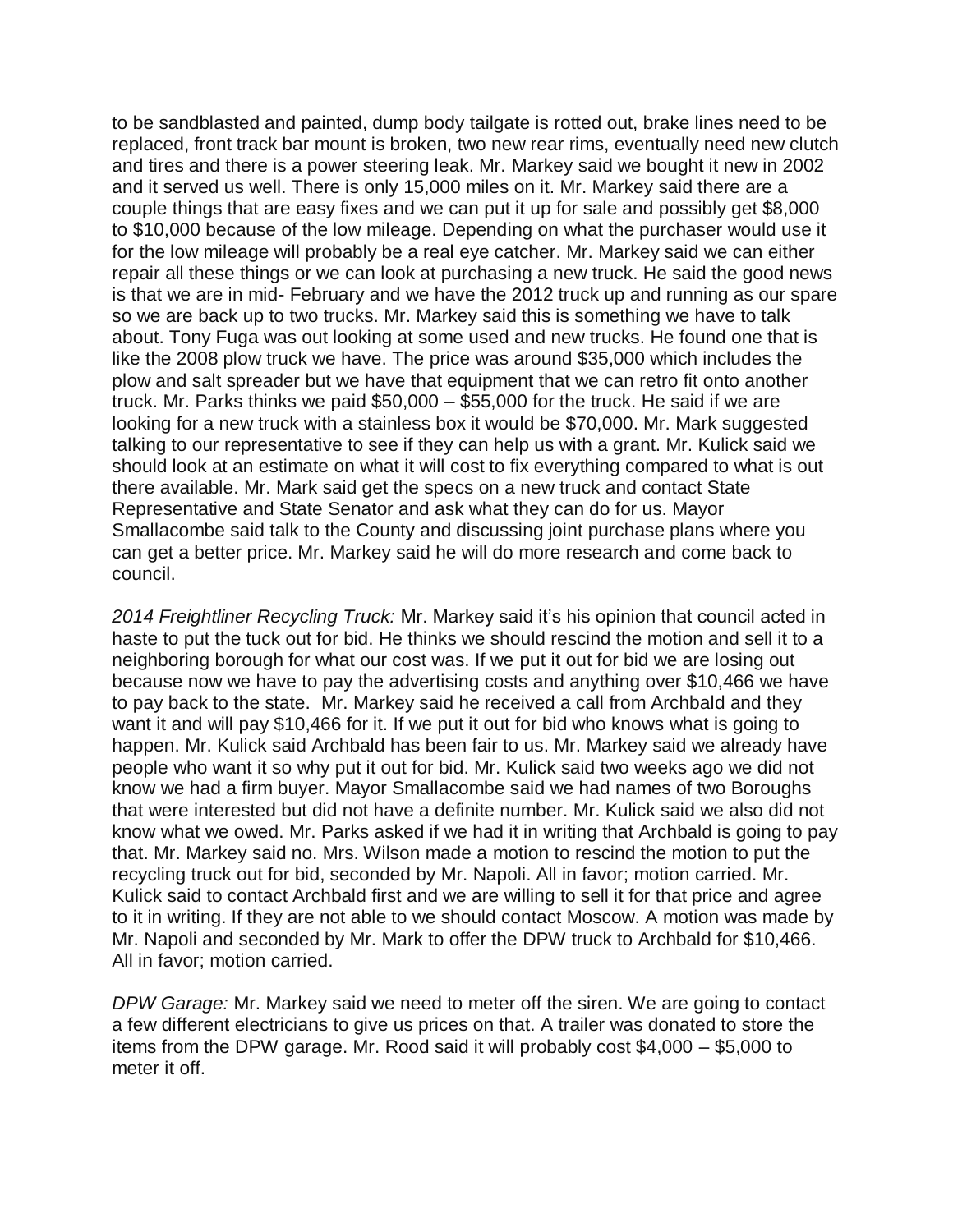Mayor Smallacombe would like to see if it would be possible to bring the glass cases back to the Borough Building because they have no place to put them. He said we used to have 3 cases in the back of the room to display artifacts and two in the Legion Room. The Historical Society has no place to put them. He said it would be nice to bring them back here until the Historical Society finds a home. They were taken out because there was an incident in the hallway and a boy fell and hit his head on one of the glass cases in the hallway. Mayor Smallacombe also asked if they can use the old Boy Scout Room downstairs. Mr. Napoli asked if he is looking for a place to store them. Mayor Smallacombe said yes until we find a home, we were approved by the Borough to display them and then council after that decided they would like to have them taken out so they were taken out. He said it is the history of our town. Mrs. Wilson said she thinks the Boy Scout room downstairs is the best place. Mr. Markey said the DPW took the cases over to the DPW garage and the DPW informed Mr. Markey that they were not comfortable taking them over there in the first place and they are not comfortable moving them out. Mayor Smallacombe said he will move them out. Mrs. Wilson made a motion to allow the Historical Society to move their display cases and their property into the Scout Room downstairs for the time being, seconded by Mr. Markey. All in favor; motion carried. Mr. Napoli asked if the items are owned by the Borough. Mayor Smallacombe said no the Historical Society. Mr. Napoli said it seems like everything that is going on with the Historical Society is falling back on the Borough to take care of things. Mayor Smallacombe said the Historical Society was formed to preserve the History of Jermyn. The Borough of Jermyn gave the Historical Society the room upstairs to bring in and display artifacts that they have accumulated from Borough residents on the History of the Borough of Jermyn. Mr. Markey said the history of the town is important but if you put cases along the back of the room in Council Chambers, you have people to view them only 4 hours a month. Mrs. Wilson said they need a place that is open to the public.

*Land:* Mr. Markey would like to get the DPW committee together in the near future to look at land that the Borough owns. If none of the parcels are fit for the DPW garage then maybe we can look into a possible land trade. There are a couple of spots over on the East Side. Mayor Smallacombe asked if they thought about the top of the hill by the field. Mr. Markey said he wants to stay out of a residential area if they can.

*Resident complaint Johnson CT:* Mr. Markey read aloud a letter that was sent by a resident. The resident wants to know why they plow the alley way and not the road that is alongside the house. When they plow the alley they plow everything in the backyard. The problem is the way the yard looks. They received a permit for a fence and shed. The fence is going where the DPW plows which they are saying is their property, before the resident puts a fence up they want to know if it is or is not their property. Mrs. Wilson would like to see that alley go all the way through. Mr. Mark said the driveway next to the house is a private driveway. Mayor Smallacombe said he does not remember it being an alley way that was ever used.

*Millings:* Once the weather breaks they will be taking some of the millings and filling in sides of the roads and also take care of some of the alley ways. They will make an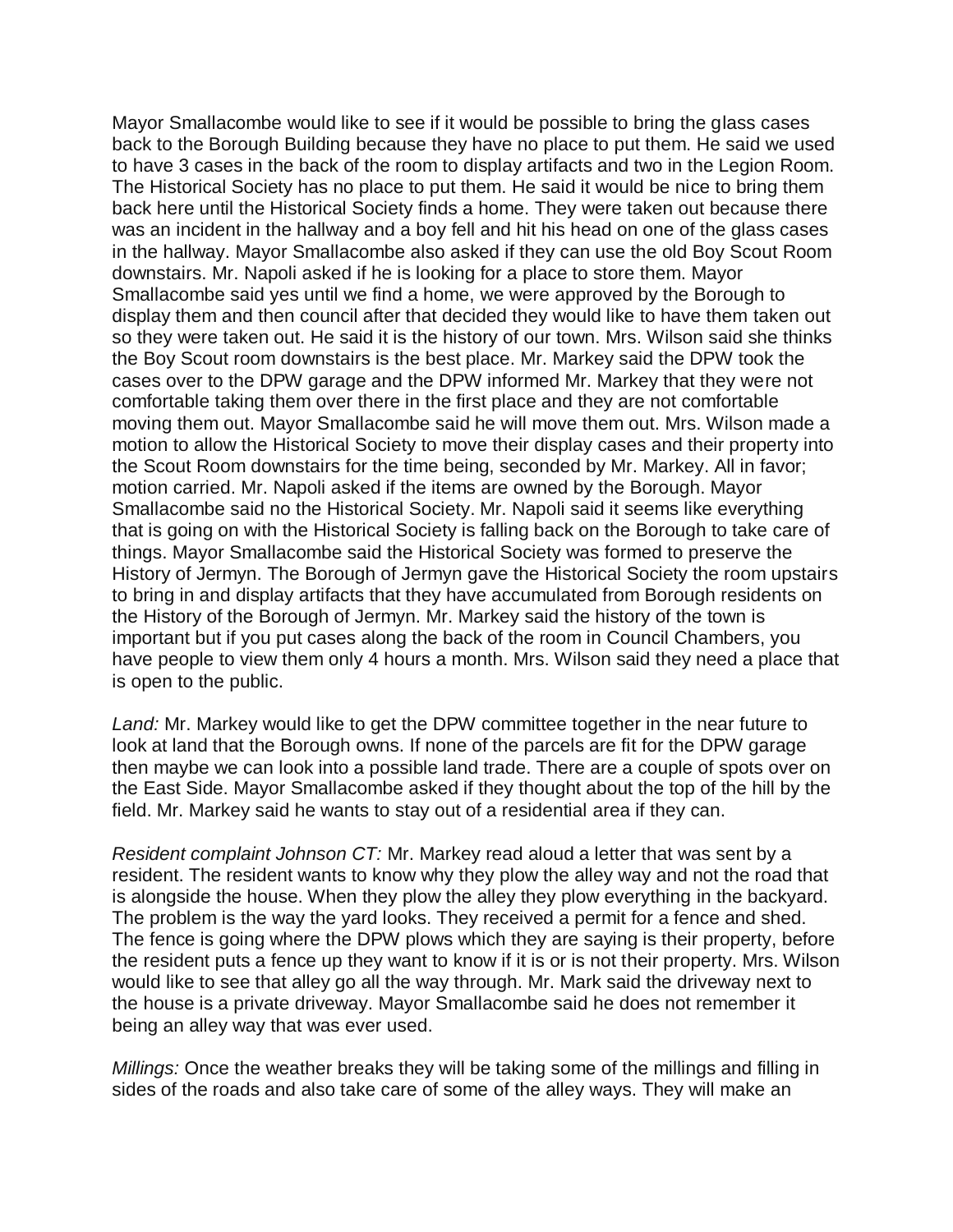attempt to repair Shields Ct. if possible. Mayor Smallacombe said he will volunteer to grade it.

*Garbage Cans:*Mrs. Wilson said she is sick of looking at garbage cans on the Main St. Garbage should be picked up in the alley ways not on the Main St. The garbage trucks go through Johnson Ct. and also go through Main St. She said Davis on the 600 block those tenants should be using the alley to get in a parking area that the home owners have. They should have an area for cars in the back and there is enough land for all those apartments on the 600 block coming in from that alley. The garbage should be back there also. Mr. Napoli asked Mrs. Wilson why the garbage should be placed in the alley ways. Mrs. Wilson said because Saturday and Sunday the cans are out on the Main St. She said our police are doing a good job. Half the time the cans are sticking out and half between the sidewalk and their house and they are on the greenway. She said they should be picked up in the rear. Mr. Napoli said the front of his house is on an alley way for the last 15 years they had to walk their recycling and garbage cans down to Franklin St. Mrs. Wilson and Mr. Mark said it should be picked up in front of your house. Mrs. Wilson said if you go down Johnson Ct. some of them are in the rear and some of them are in the front; why not put all of them in the rear. She said where there is an alley way they should be placed in the alley. Mr. Rood said some of your apartments only have front entrances.

*Rapid Cast:*Mr. Kulick asked if Mr. Markey can give an update on Rapid Cast. The Borough secretary was trained on how to use it this past week. Mr. Markey said it is ready to be used. We currently have 117 residents signed up. Mayor Smallacombe said it was a great idea that came up and said it will be a good thing for the Borough.

*Tax Collector Requirements Changes:*A revised email was received correcting the tax collector requirements. The incumbent tax collector is considered qualified. They would have to take two hours of credits before the ending of the next term and does not have to submit a criminal history report. Any newly elected tax collector would have to take the course and have to submit a criminal history report.

*Trash Pickup Ordinance Review:*Mr. Kulick said we have ordinances we should follow them or we should change them. If we are not following them someone is going to point it out to us sooner than later. The ordinance states there will be one garbage company picking up the garbage in Jermyn, including businesses. There are businesses in town where someone else is picking up their trash; Mr. Kulick said they are not following the ordinance. A business should be allowed to negotiate their own garbage and should not be part of the ordinance but it is part of the ordinance right now. We have had two people request to get their own dumpster and it is against the ordinance but they can come back and say someone else is doing it. Mr. Markey said the two people requesting that are not businesses they are property owners. Mr. Kulick said we should amend that part of the ordinance.

*Zoning Board:*The ordinance says the zoning board should consist of 3 members; we currently have 5 but only need 3. Mayor Smallacombe said we should have 3 official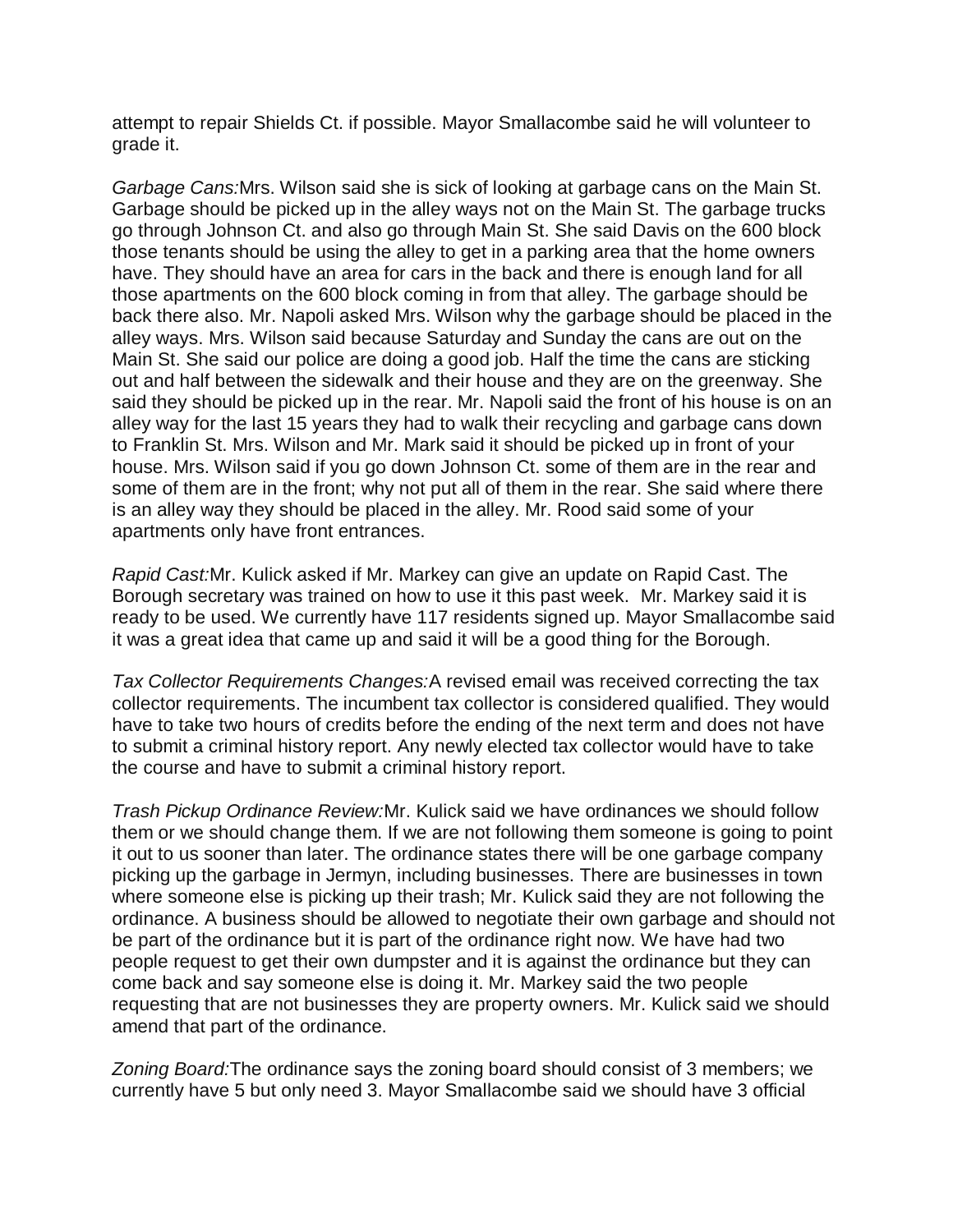members and 2 alternates. Mr. Kulick said they are supposed to be appointed in staggered terms. Mr. Kulick said the fee is \$500 for a zoning hearing and may not be enough to cover the costs. It was suggested to increase the amount. The costs include a court stenographer, attorney fees and advertising. Mr. Mark said it has not been updated in a long time. Mr. Kulick said there has not been a hearing in a long time.

*MS4:* Mr. Kutch said KBA represents 9 municipalities in this year. There will be a meeting in regards to the MS4 on March  $8<sup>th</sup>$  at 7:30 p.m. at the Falcon's Nest in Mayfield. All 9 municipalities are invited to discuss the MS4. Mr. Kutch said this is a non-funded mandate and it is important for everyone to come together and discuss it.

*Public Comment:*A representative from Neighbor Works presented council with information in regards to their program. July  $21<sup>st</sup> -$  July  $24<sup>th</sup>$  there will be about 300 volunteers to Jermyn and other parts of Lackawanna County to do repair on homes. For example – wheelchair ramps, painting, installing solar lights, etc. If you have any questions please call NeighborWorks 570-558- 2490 or [www.nwnepa.org](http://www.nwnepa.org/) for an application.

*Resignation Letters:*A motion was made by Mr. Markey and seconded by Mrs. Wilson to accept the resignation of Randy Parry from the Planning Commission. All in favor; motion carried.

A motion was mad by Mr. Markey and seconded by Mr. Napoli to accept the resignation of Ray Rood as the Code Official. All in favor; motion carried. Mr. Rood recommended one of the third parties be the inspector. Mr. Rood said there still isn't a fee schedule. He said the property owner with the red house should have been cited for the last 2 months because he in default and has not contacted Mr. Rood. He said he is getting questions on things he cannot answer because no one has contacted him.

*Rental:*A letter was sent to council requesting a reduction in the rental permit fee for 610 Washington Ave. Mr. Napoli said if we do it for him we have to do it for everyone else. Mr. Markey said it is not fair to everyone else who has multiple units and pay the fee. Council did not approve the request.

Mr. Kulick said there are still 15 non-payers of the rental permit fee. Mr. Kulick said they have until March 1, 2017 to pay these and then we take the next step of fining them \$100/per day for up to 5 days. After 5 days we take them to the magistrate and we can shut them down. Mr. Kulick said we will send another letter out telling them they are still in violation and if it isn't paid by March  $1<sup>st</sup>$  they will be cited.

*Garbage:*There are still 4 people that are on the delinquent garbage list from 2015. A new list will come out in March for those who did not pay in 2016.